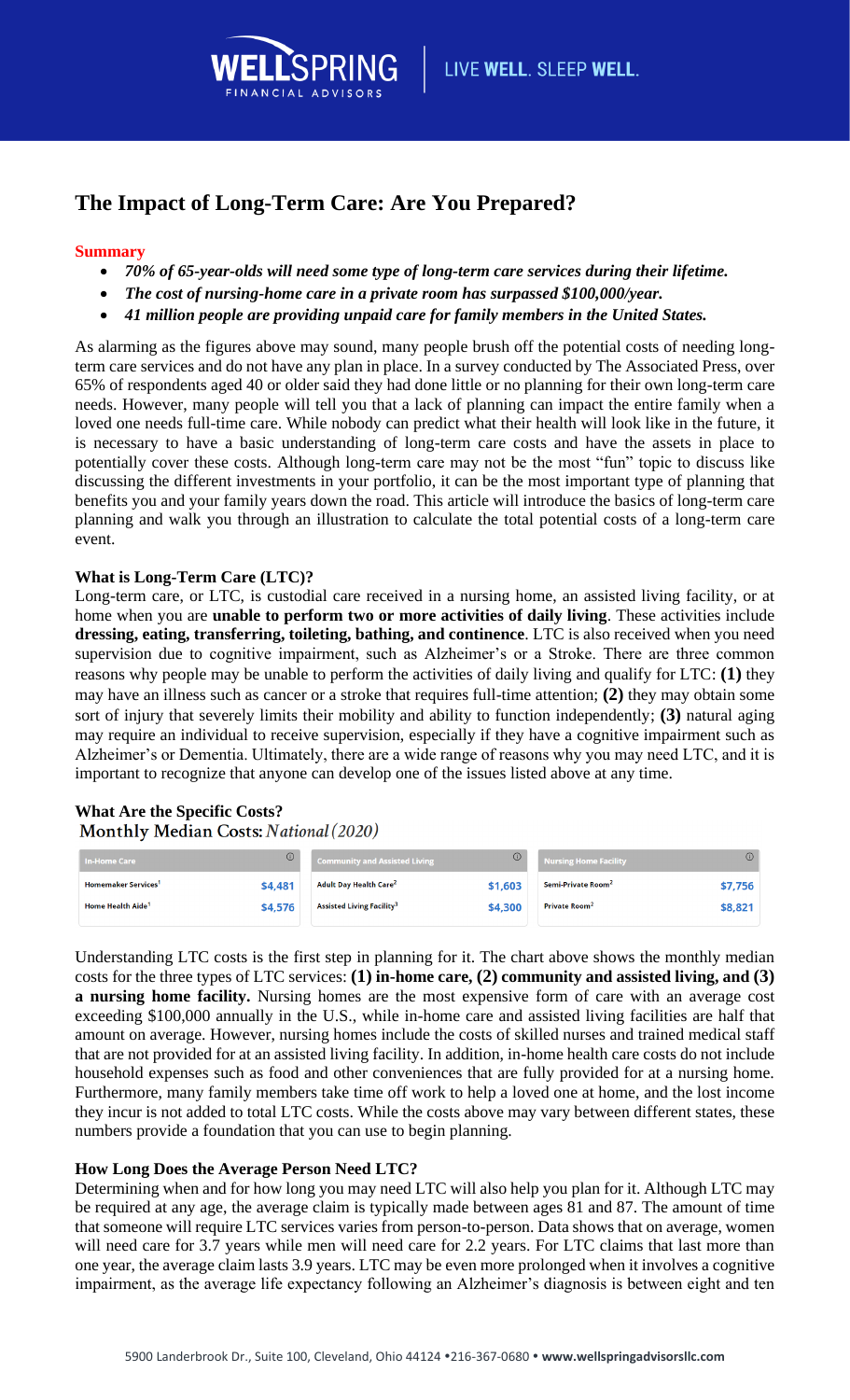

years. Ultimately, it is difficult to determine at exactly what age and for how long you may need LTC services, and planning assumptions differ among individuals based on future health expectations. However, a **4-year LTC duration** is assumed for illustration purposes.

# **Designing Your LTC Action Plan: An Illustration**

A "hypothetical" LTC illustration that shows the total potential costs you will incur in the future is one of the best ways to begin planning. There are three steps involved in this process: **(1)** we will list the assumptions needed for the analysis (age/duration of your LTC event); **(2)** we will determine the total future costs of your illustrated LTC event; **(3)** we will take the present value of your total future LTC costs and compare it to your current investment assets to determine how you will come up with the funding for LTC.

# **Step 1: Assumptions**

| <b>Assumptions</b>                 |    |
|------------------------------------|----|
| Age:                               | 61 |
| <b>LTC Event Beginning at Age:</b> | 83 |
| <b>Years Until Event:</b>          | 22 |
| <b>Inflation:</b>                  | 3% |
| <b>Duration of LTC (Years):</b>    |    |

The first step is listing out all assumptions that will dictate the results of the analysis. For this illustration, we will assume that the client's current age is 61. LTC will begin at age 83 since this is within the range of when the typical LTC claim is made. Therefore, there will be 22 years until the LTC event takes place. The different types of LTC costs (nursing home, assisted living, and in-home care) will be inflated at 3% each year until LTC begins. Lastly, LTC is needed for an assumed duration of 4 years.

#### **Step 2: The Costs**

| <b>Type of Care</b>     | <b>Current Monthly</b><br>Cost | <b>Years Until</b><br><b>Event</b> | <b>Inflation</b> | <b>Future Monthly</b><br>Cost | <b>Future Annual</b><br>Cost |
|-------------------------|--------------------------------|------------------------------------|------------------|-------------------------------|------------------------------|
| <b>Home Health Care</b> | \$4,576                        | 22                                 | 3%               | \$8,768                       | \$105,217                    |
| <b>Assisted Living</b>  | \$4,300                        | 22                                 | 3%               | \$8,239                       | \$98,871                     |
| <b>Nursing Home</b>     | \$8,821                        | 22                                 | 3%               | \$16,902                      | \$202,823                    |
| <b>Customized</b>       | \$6,000                        | 22                                 | 3%               | \$11,497                      | \$137,959                    |



The next step is to determine what the current LTC costs will be in the future when the client needs care. Using the assumptions that LTC will be needed in 22 years and that costs will increase by 3% inflation each year, we are able to calculate the monthly and annual costs when LTC starts at age 83. You will see a "customized" option that costs less than a nursing home but more than home health care to illustrate a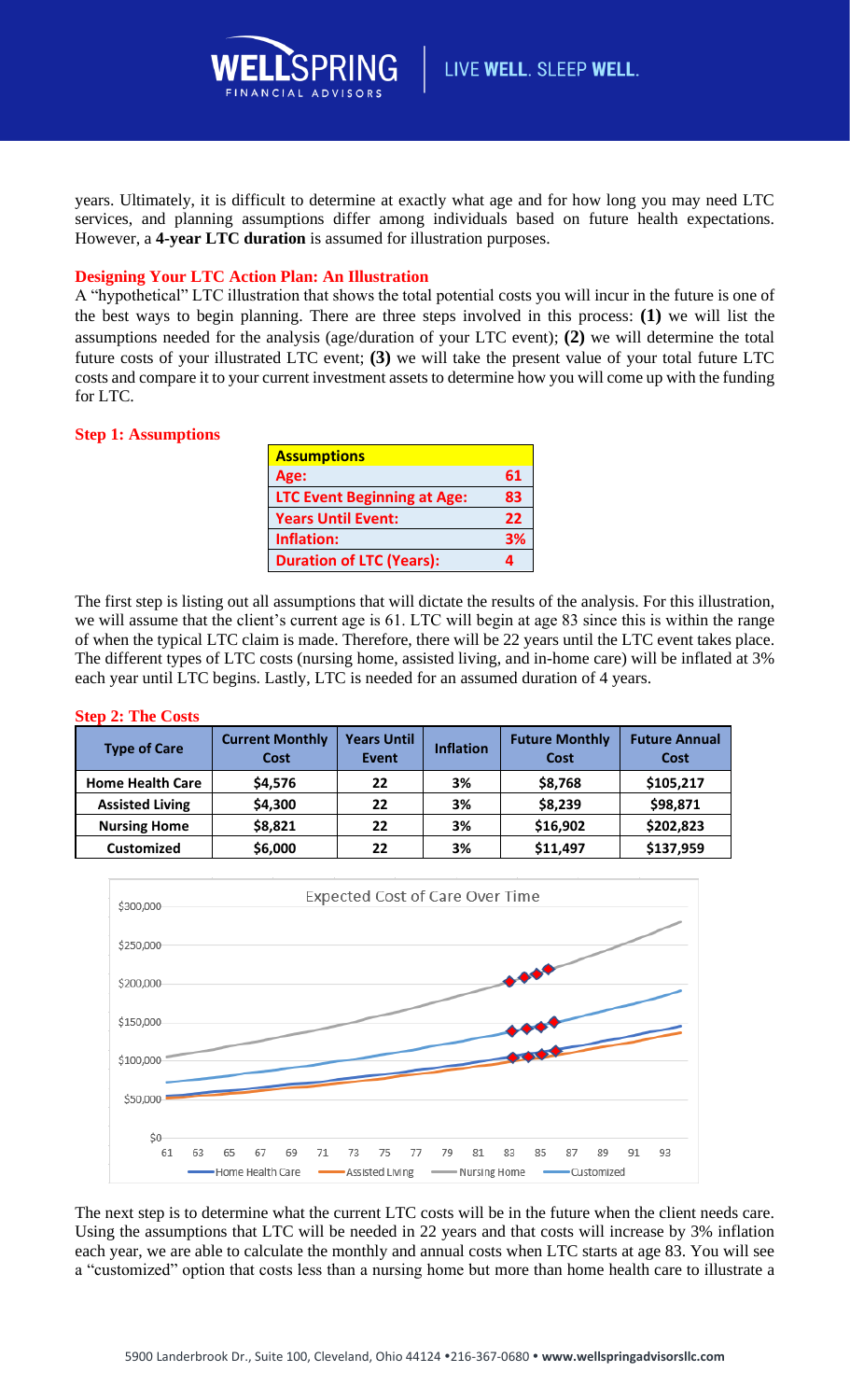

mixture of different LTC costs used over the 4-year event. The chart above also shows four red dots on each line representing the four years that the client will need care starting at age 83.

| <b>Type of Care</b>     | <b>Future Value of Total</b><br>LTC Costs @Age 83 | <b>Present Value of Total</b><br><b>LTC Costs Today</b> |  |
|-------------------------|---------------------------------------------------|---------------------------------------------------------|--|
| <b>Home Health Care</b> | \$440,189                                         | \$229,731                                               |  |
|                         |                                                   |                                                         |  |
| <b>Assisted Living</b>  | \$413,639                                         | \$215,875                                               |  |
| <b>Nursing Home</b>     | \$848,537                                         | \$442,845                                               |  |
| <b>Customized</b>       | \$577,171                                         | \$301,221                                               |  |

Once we understand the future LTC costs, we can determine the total cost of the LTC event in both "future dollars" and "today's dollars". In future dollars, the client will need \$848,537 to fund 4 years of nursing home costs at age 83. This equates to \$442,845 that they would need in today's dollars. Once we have this present value estimate of total costs, we can determine if sufficient assets are in place to fund LTC.

#### **Step 3: Determine Funding Sources – Your "LTC Bucket"**

Now that we have an estimate of what LTC might cost, the client can determine if portfolio assets are sufficient to cover both retirement living expenses **AND** additional LTC costs. One way to do this is by creating your own "LTC bucket" and determining the amount you need to set aside for LTC purposes in addition to the spendable assets in your retirement plans, taxable investments, and cash/savings accounts. By adding an LTC bucket, you will have specific assets earmarked for LTC purposes and can fund/invest those assets to meet your potential LTC need. From there, the primary question we will discuss is: **where do you hold these LTC assets and how do you invest them?** 



### **Where to Hold Your LTC Dollars?**

There are many different places where you can store and contribute LTC funds. You may decide to use a traditional or Roth IRA as the primary funding vehicle. A Health Savings Account (HSA) is another option because it provides favorable tax treatment for qualified healthcare expenses such as LTC costs. However, the one downside of using an HSA is that the contribution limits will reduce the amount you can save. Insuring is another option to supplement or even replace your self-fund plan. There are 3 types of LTC insurance options: **(1) traditional "stand-alone" LTC, (2) life insurance with an LTC rider, and (3) a hybrid Life/LTC policy**. First, traditional LTC is the least expensive and most simple form of LTC insurance. It is referred to as the "use it or lose it" option because premium dollars are solely used to cover LTC costs if you qualify; if LTC is not needed during your life, there is no death benefit or return of premium on the back end. Second, life insurance with an LTC rider is primarily meant for the death benefit, but you pay an additional cost to accelerate or "draw down" the death benefit during your life if you qualify for LTC. Third, a hybrid Life/LTC policy is a combination of the previous two options. Its primary purpose is to provide LTC benefits if you qualify, but it also provides a death benefit on the back end if LTC benefits are never needed.

#### **Conclusion**

- Everyone should have a basic understanding of LTC costs and a preliminary plan in place.
- LTC is typically needed between ages 81-87, and a 4-year duration is used for illustration purposes.
- Compare the total value of future LTC costs to your investment assets and determine how you will begin funding your "LTC bucket".
- Decide where to hold your LTC dollars: traditional/Roth IRA, taxable account, HSA, or some type of LTC insurance policy.